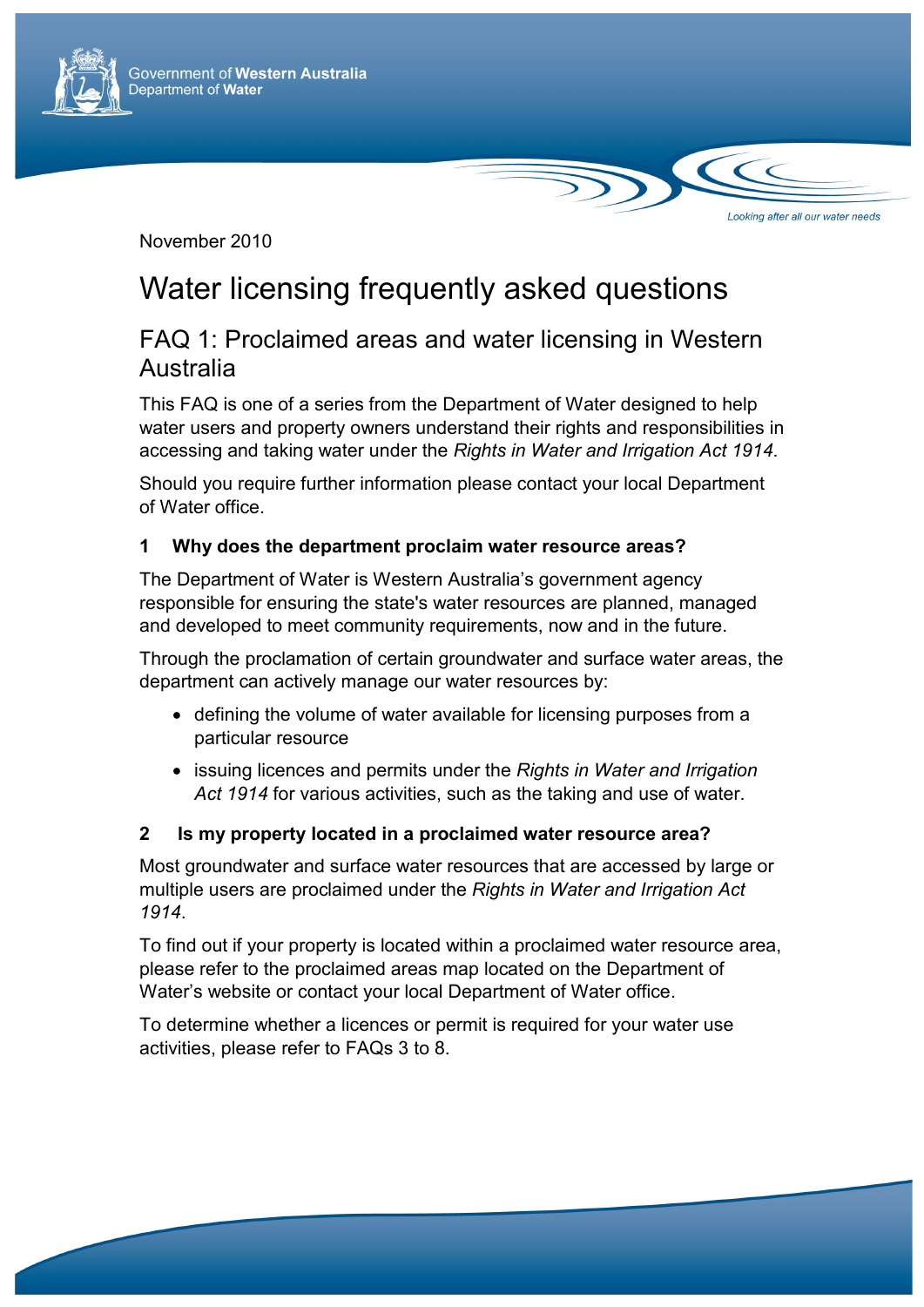#### **3 My property is located in a proclaimed area, do I need to apply for a licence and/or permit?**

A licence is not required if:

• you intend to take surface water for domestic and non-intensive stock water purposes (see *Riparian Rights* below).

# *Riparian Rights*

Under the *Rights in Water and Irrigation Act 1914,* '*Riparian Rights'*, the owner or occupier of any land in direct contact with a watercourse or wetland can take water without a licence for:

• for domestic or non-intensive stock water.

Note: Permits are required under the *Rights in Water and Irrigation Act 1914* in proclaimed areas, regardless of whether a riparian right to take water exists.

Or

• you intend to undertake certain dewatering activities (please refer to '*Dewatering Exemption'* in FAQ 2 Water licensing and how you can apply for further information)

# *Exemption Order:*

Under the *Rights in Water and Irrigation Exemption and Repeal (Section 26C) Order 2010*, a *licence to take water* is not required to take groundwater in a proclaimed area (with the exception of Albany and Exmouth) from a non-artesian well (watertable aquifer) for the following activities:

- domestic and ordinary use (i.e. water for your house)
- fire fighting purposes
- watering of non-intensive stock
- lawns and gardens of up to 0.2 hectares.

A licence/permit is required if:

- you intend to use water for any purpose other than those listed above (covered under Riparian Rights, the Exemption Order or the Dewatering Exemption)
- you require water for intensive stock purposes
- you need to construct or alter a bore (well) in any area where a bore does not already exist (Note: licence exemptions for constructing or altering a bore may apply. For more information contact your local Department of Water office)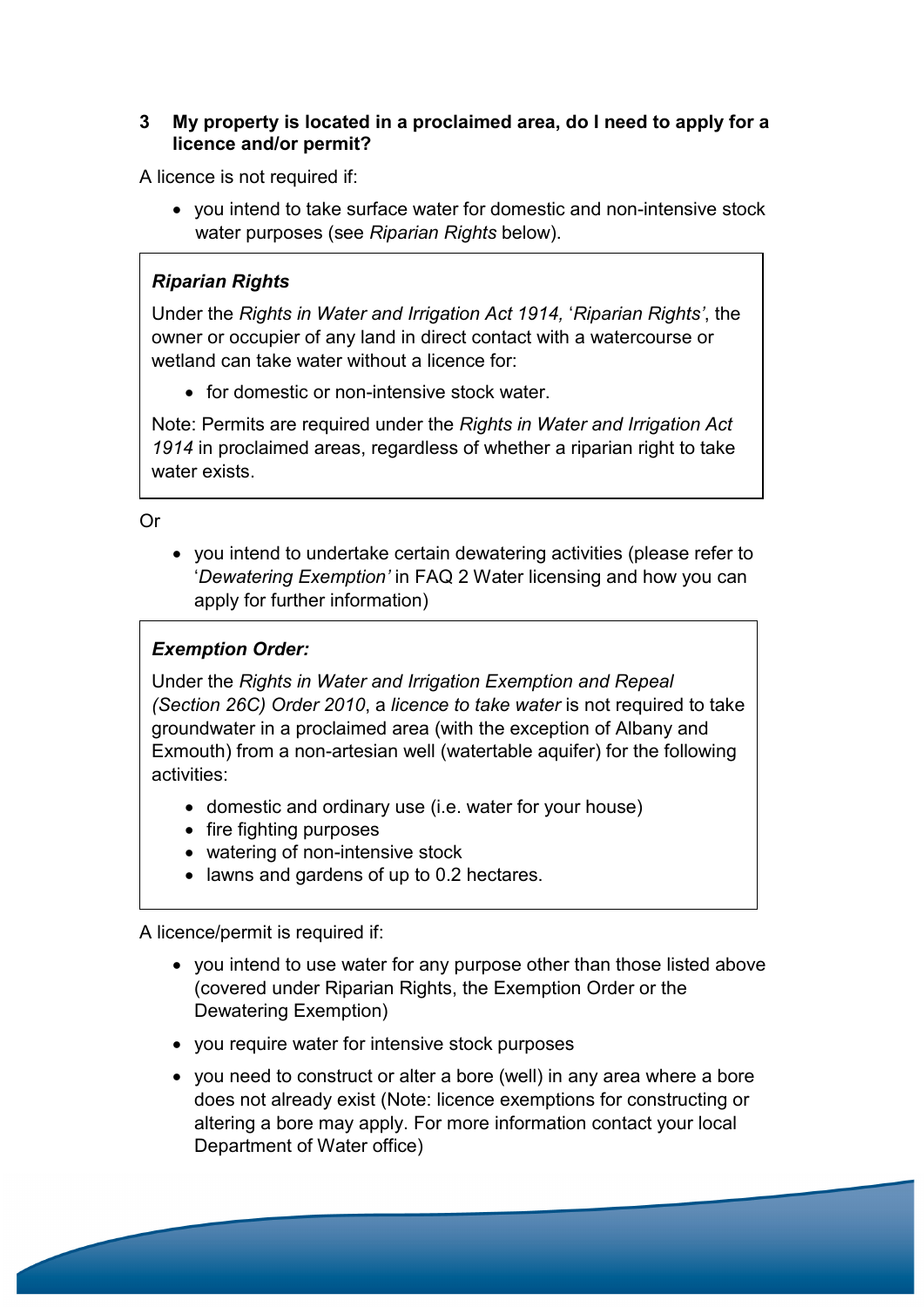• you need to interfere with bed and banks of a proclaimed watercourse. For example, you are installing a pump or other structure to divert the flow of a proclaimed watercourse (including a dam). Refer to Supplementary information on bed and banks permit).

Note: There are certain areas where it is not possible to know beforehand whether artesian underground water would be intersected until the bore is drilled; therefore it is recommended that you seek advice from your local Department of Water office before constructing a bore.

For further information on how to apply for a licence and/or permit, please refer to FAQ 2: Water licensing and how you can apply.

#### **4 My property adjoins a river/watercourse in a proclaimed area. Do I need to apply for licence and/or permit?**

A licence is not required if:

• you intend to take surface water for domestic purposes, as stipulated under the *Rights in Water and Irrigation Act 'Riparian Rights'.*

Note: Landholders can take water from springs rising to the surface on their land and wetlands wholly on their land, provided the resource is not sensibly diminished.

A permit is required if:

• you intend to undertake any works that interfere with the bed or banks of a watercourse or wetland, such as installing a pump, building a dam, building a creek crossing or installing a boat ramp or jetty.

For further information on how to apply for a licence and/or permit, please refer to FAQ 2 *Water licensing and how you can apply*.

#### **5 I recently purchased a property. How do I know if it has a licence to take water?**

You should contact your local Department of Water office to determine if you need a licence.

If a licence is required, you should:

• Check if the property has a current licence and whether you are eligible to apply to transfer the licence into your name (refer to FAQ 4: *Transfers, trades and agreements*).

or

• apply for a new licence (refer to FAQ 2: *Water licensing and how you can apply*).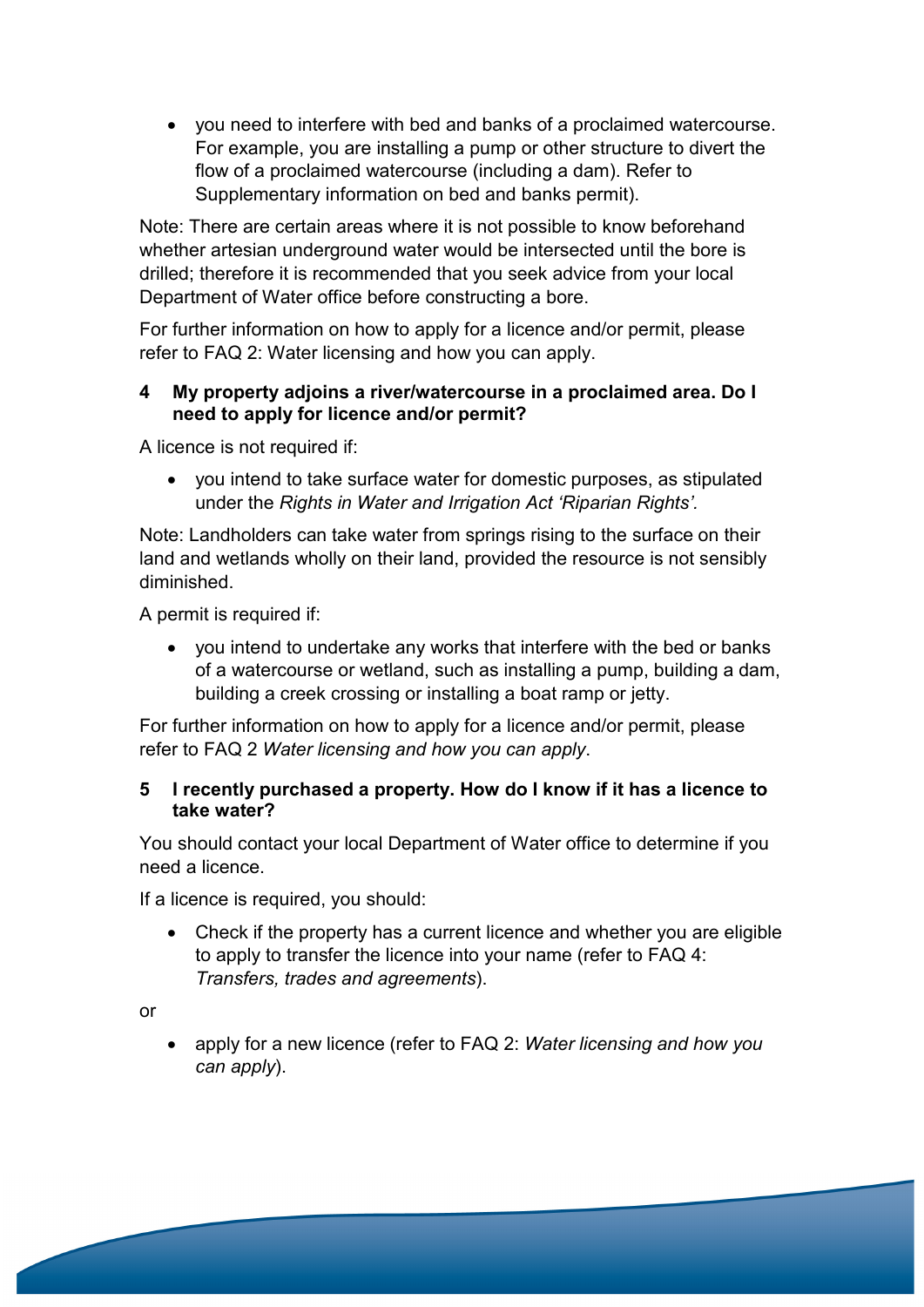Note: If your water resource area has reached its allocation limit then your application for a new licence to take water (for water use activities other than for domestic purposes) may be refused, in which case you may need to find an alternative water source. You may seek to trade or lease water from another licence holder in your water resource area. For further information please refer to FAQ 4: *Transfers, trades and agreements*.

#### **6 Is a Licence to Take Water required for dams that collect run-off from one property?**

The collection of run-off of water on your property will not require a licence to take water or a permit under the *Rights in Water and Irrigation Act 1914,* as long as the off-stream dam does not intercept the water table.

It is your responsibility to comply with any other Commonwealth, state or local laws that relate to the construction or taking of water in these instances.

#### **7 My property is located outside a proclaimed area. Do I need to apply for a licence and/or permit?**

A licence/permit is required if:

- you intend to take water from an artesian aquifer. These aquifers are licensed throughout the state regardless of location
- in situations where the work required under a permit may interfere with the public road or reserve, the relevant approvals must be sought and provided by the authority responsible for the road or reserve.

If you are unsure if the aquifer you intend to take water from is artesian or non-artesian, or if a permit is required, please contact your local Department of Water office.

For further information on how to apply for a licence and/or permit, please refer to FAQ 2 *Water licensing and how you can apply*.

## **8 Do winter sprinkler bans apply to my water use activities?**

Both licensed and unlicensed water users may be subject to winter sprinkler bans for non-commercial areas of turf, lawns and gardens. Please refer to the winter sprinkler ban page on the department's website for further information.

## **9 Are there any other rights to water?**

- The right to take water for any purpose can be restricted by local by-laws.
- The department prepares water allocation plans to guide the allocation of water in proclaimed areas.
- In certain circumstances the department may issue directions that may restrict someone from taking or using water (refer to FAQ 5 *Directions, making submissions and complaints about the taking of water*).